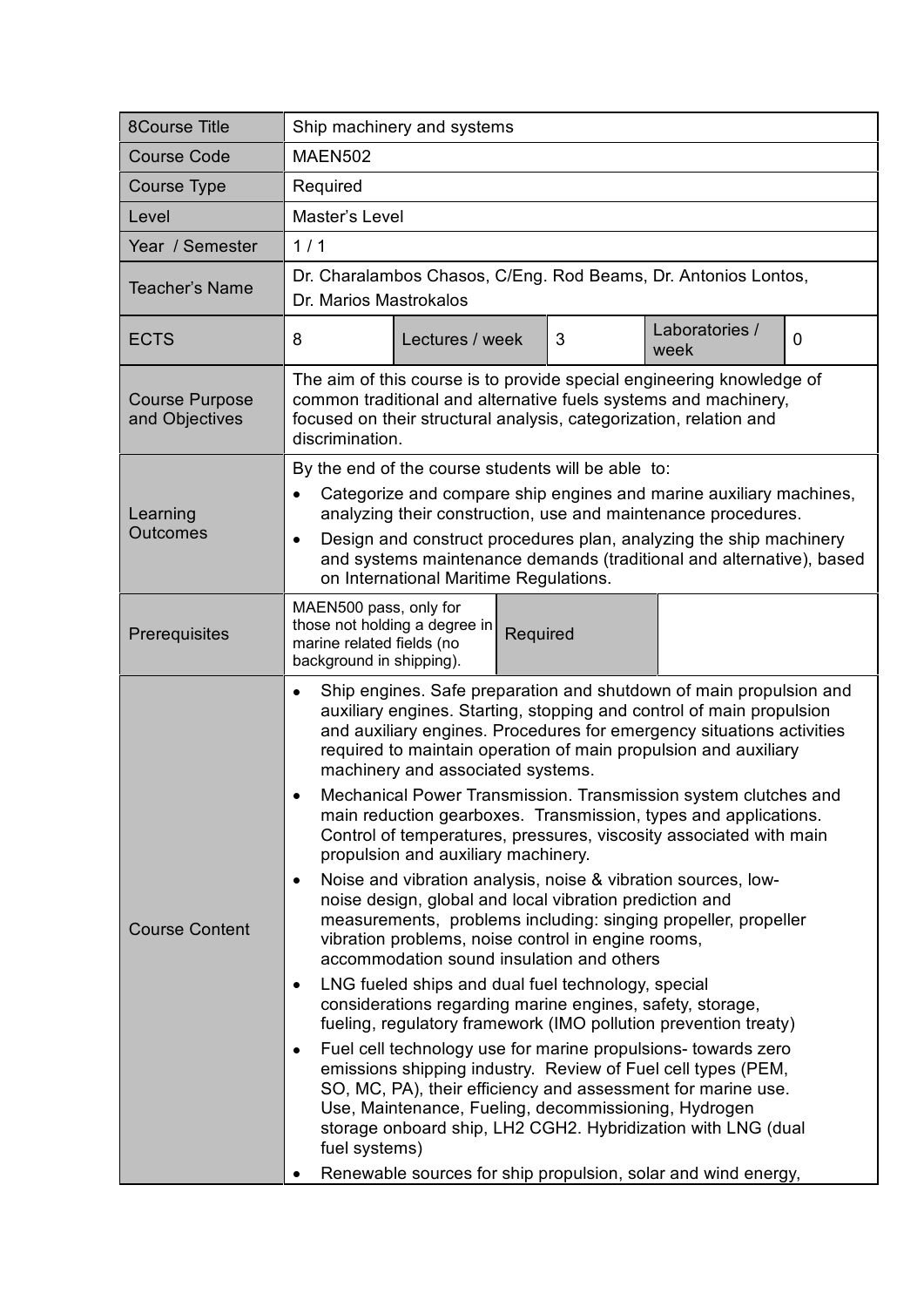|                                                                                                              | current and future concepts on board ship.                                                                                                                                                                                                                                                                                |
|--------------------------------------------------------------------------------------------------------------|---------------------------------------------------------------------------------------------------------------------------------------------------------------------------------------------------------------------------------------------------------------------------------------------------------------------------|
| Teaching<br>Methodology                                                                                      | The course will be delivered through lectures, discussions, and<br>presentations augmented by consultations with staff during office<br>hours, home and library study.                                                                                                                                                    |
| Educational<br>activities encourage<br>the active<br>participation of<br>students in the<br>learning process | During the course attending, the students will be encouraged to construct<br>and present written semester assignments concerning aspects like:                                                                                                                                                                            |
|                                                                                                              | analysis, design and comparison of real ship machinery and systems<br>$\bullet$<br>for different ship types, assessing their affecting technical parameters                                                                                                                                                               |
|                                                                                                              | design and construct procedures plan, analyzing the ship machinery<br>$\bullet$<br>and systems maintenance demands (traditional and alternative), based<br>on International Maritime Regulations                                                                                                                          |
| Recommended<br>software packages                                                                             | The educational activities and the laboratory exercises could be conducted<br>using the software:                                                                                                                                                                                                                         |
|                                                                                                              | AutoCAD and Solidworks for mechanical component and systems<br>designs                                                                                                                                                                                                                                                    |
|                                                                                                              | Labview and Matlab for gathering and assessing the affecting technical<br>$\bullet$<br>parameters of the ship's machinery and systems performance, during<br>related experiments                                                                                                                                          |
| Recommended<br>laboratory<br>exercises/tests that<br>students could<br>attend in FU<br>laboratories and/or   | Parallel with the course attending, the students will be recommended to<br>attend seminars, educational visits to the ship's engine room and<br>experiments conducted in the FU Mechanical Engineering Department<br>laboratories, co-organized by the FU and the collaborating ship company,<br>concerning aspects like: |
|                                                                                                              | technical parameters affecting the ship's engine performance<br>$\bullet$<br>technical parameters affecting the ship's power transmission and<br>$\bullet$                                                                                                                                                                |
| in collaborating ship<br>companies                                                                           | steering systems performance                                                                                                                                                                                                                                                                                              |
|                                                                                                              | technical parameters affecting the ship's auxiliary machinery systems<br>$\bullet$<br>performance                                                                                                                                                                                                                         |
| Recommended<br>synergies between<br>teaching and                                                             | The students will be encouraged to create and present papers in marine<br>focused conferences, based on their semester assignments, in order to<br>produce the base of their MSc Dissertation, concerning aspects like:                                                                                                   |
| research that could<br>provide the<br>students                                                               | comparing the factors affecting the ship's machinery and systems<br>performance                                                                                                                                                                                                                                           |
| engagement in<br>research activities                                                                         | evaluating ship's maintenance procedures plans, concerning traditional<br>$\bullet$<br>and alternative ship machinery and systems.                                                                                                                                                                                        |
| <b>Bibliography</b>                                                                                          | <b>Textbooks:</b>                                                                                                                                                                                                                                                                                                         |
|                                                                                                              | Prof. Detlef Stolten, Dr. Remzi C. Samsun, Dr. Nancy Garland, (2016)<br>$\bullet$<br>Fuel Cells: Data, Facts and Figures, Wiley                                                                                                                                                                                           |
|                                                                                                              | Bent Sørensen, Giuseppe Spazzafumo, (2018), Hydrogen and Fuel<br>$\bullet$<br>Cells: Emerging Technologies and Applications, Academic press                                                                                                                                                                               |
|                                                                                                              | Marco Giuffrida, (2016), Electrical Plants and Electric Propulsion on<br>$\bullet$<br>Ships                                                                                                                                                                                                                               |
|                                                                                                              | Calder, N., (2006). Marine Diesel Engines: Maintenance,<br>$\bullet$<br>Troubleshooting, and Repair. International Marine/Ragged Mountain<br>Press.                                                                                                                                                                       |
|                                                                                                              | Diesel Engines for Ship Propulsion and Power Plants (2012), Volume I &<br>$\bullet$<br>Ii. K. Kuiken, Target Global Energy.                                                                                                                                                                                               |